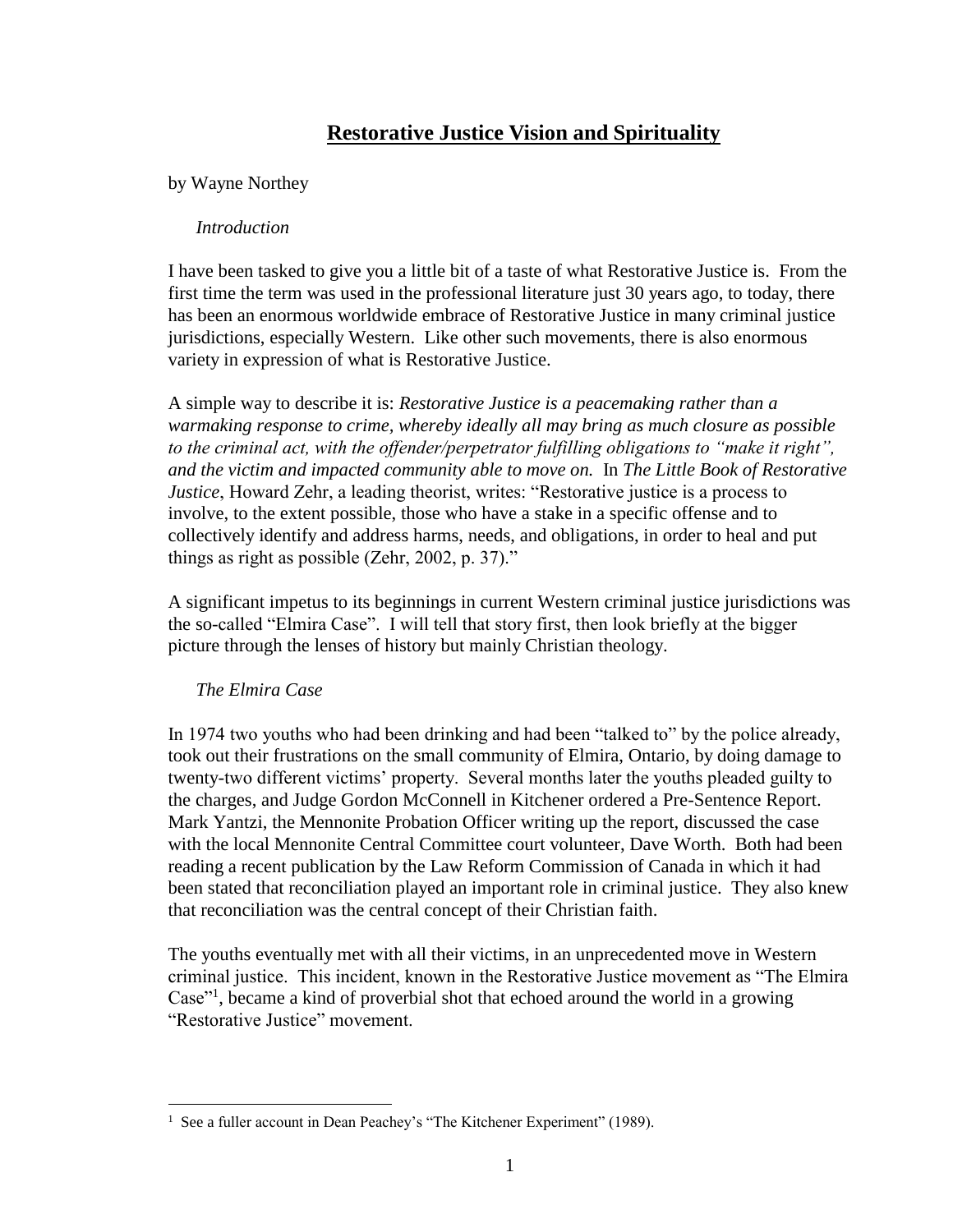In Langley, this approach to justice was applied by Fraser Region Community Justice Initiatives Association (C.J.I.) to the most serious and violent crimes in the criminal code of Canada. For over 15 years, the "Victim Offender Mediation Program" has offered "therapeutic dialogue" for victims and perpetrators. It is renowned in international criminal justice circles for its contribution to Restorative Justice in peacemaking and restorative initiatives in the most serious criminal cases. C.J.I. won two years ago the top Canadian award for Restorative Justice.

Around the globe, several Restorative Justice Initiatives have taken root. Here is a brief sampling:

- There are hundreds of **Victim Offender Mediation Programs** operating. Victims and offenders through a mediator or mediators help bring closure to the crime through facilitated dialogue between one another.
- There are hundreds of **Community Conferencing Programs**, developed first in New Zealand in 1989 in what was called "Family Group Conferencing", where victims, offenders, significant family members and other supporters under supervision of a professional, often police in North America, work towards making right the crime.
- **Peacemaking Circles,** first developed in Canada, are deeply rooted in aboriginal spirituality understandings. They address not only the immediate crime issues, but underlying community issues too, to rebuild community where crime has broken it.
- **Surrogate Victim/Offender Restorative Justice Dialogue** allows victims and offenders to encounter one another, but not related by the same crime. This may happen when the other encounter is not possible, or in preparing for the actual victims and offenders of the crime to meet.
- Our agency operates together with Catholic Charities a Fraser Valley **Circles of Support and Accountability Program,** CoSA**,** also a Canadian first, that works with high risk sex offenders returning to the community on what is called a "warrant expiry" – when the prisoner has no further correctional controls upon him. Invariably the police petition the court for some restrictions based upon Section 810 of the Criminal Code. A group of usually  $4 - 7$  volunteers commits to work with the ex-prisoner weekly for at least a year, offering support, holding him accountable. For 11 years, this program across Canada has been highly effective in preventing repeat sexual offences, with a rate of non-recidivism sexually by participants at 70%.

#### *Christian Violence in Church History*

In the West, the church established the criminal justice system. I shall now turn to a brief consideration of this history, and the underlying theology. Then I shall point out another way that more recent church involvement has taken justice.

Not all of you here share a faith commitment; some of you are from other faiths or no faith. I hope this part will be seen as nonetheless pertinent, since it is crucial historical and theoretical/theological background to the rise of Restorative Justice against this very backdrop of Western criminal law. A publication that discusses many other religious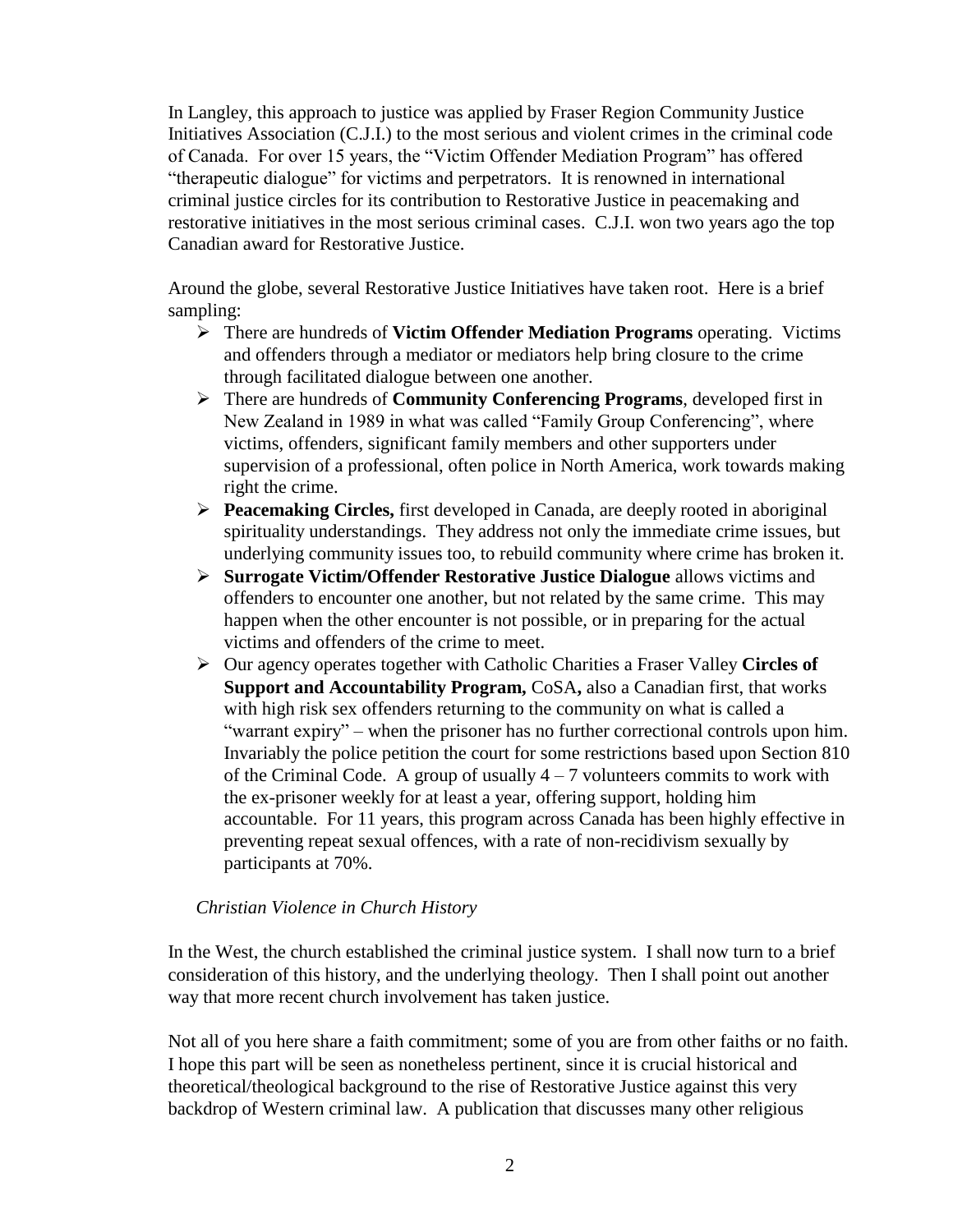traditions, including secular understandings of justice with reference to Restorative Justice, is *The Spiritual Roots of Restorative Justice* (Hadley, 2001).

Something happened to Christian spirituality between the Cross, originally *premier symbol of resistance to and negation of abusive state power*, and the Cross, throughout most of Christian history, *supreme upholder of state violence*. In honouring and worshipping an executed criminal, early Christians became irksome dissidents to the dominant mythology of culturally and state-sanctioned scapegoating violence.

This past half-century, a large body of biblical scholarship<sup>2</sup> upon rereading the founding texts has rediscovered the peacemaking thrust of the Gospels, especially in the Sermon on the Mount, the early church's primary ethical catechism. One theologian writes that there is "a great irony of history that the cross, symbol of the ultimate triumph of peaceful means to peaceful ends, has been used as a standard in battle (Anderson, 1992, p. 104)."

Theologian Lee Griffith in *The War on Terrorism and the Terror of God* (2002) argues that the terror of God is none other than God's peacemaking message of the Cross. He asks: "What would this mean if it were true that we love God only as much as the person we love least? Would it not mean that, when we have finally won the victory in our war on terrorism, when we have finally managed to exterminate all the thugs and Hitlers and terrorists, we will have expressed nothing so much as our total confidence in the death of God? (Griffith, 2002, p. 263)" This is the heart of Griffith's sustained thesis that "the biblical concept of 'the terror of God' stands as a renunciation of all violence – and of death itself (inside front jacket cover)." This of course seems an impossible dream – like Kingdom Come!<sup>3</sup>

On the other hand, one must only think of the current "War on Terror" waged by the United States, even in Christian terms from the mouths of President George Bush or Secretary of State Condoleezza Rice. May such a war legitimately claim over 100,000 civilian deaths<sup>4</sup>, and still be "good violence"? May the United States outside China and Russia carry out the death penalty against the greatest number of criminals, many of whom, it is discovered post-execution, are innocent, and this still be "good violence?"

So Christians are caught right at the point of biblical interpretation and application itself, when it comes to state violence in response to modern-day terrorism or yesteryear state enemies, domestic and foreign.

<u>.</u>

<sup>&</sup>lt;sup>2</sup> See "Notes" in Anderson, 1992, for examples.

<sup>3</sup> In his first book, *The Fall of the Prison* (1993), Griffith starts out saying: "The gospel is profoundly scandalous, and until we hear at least a whisper of its scandal, we risk not hearing any part of it (p. 1)." He writes a little later, summing up his theme: : "Ultimately, there are not two kingdoms but one - the kingdom of God... 'Freedom to the captives' is not proclaimed in some other world but in our world. The matter finally comes down to a peculiar question: Are there prisons in the kingdom of God? And if there are no prisoners there and then, how can we support the imprisonment of people here and now? For in fact, the kingdom of God is among us here and now (p. 28)."

<sup>4</sup> Herbert, 2004.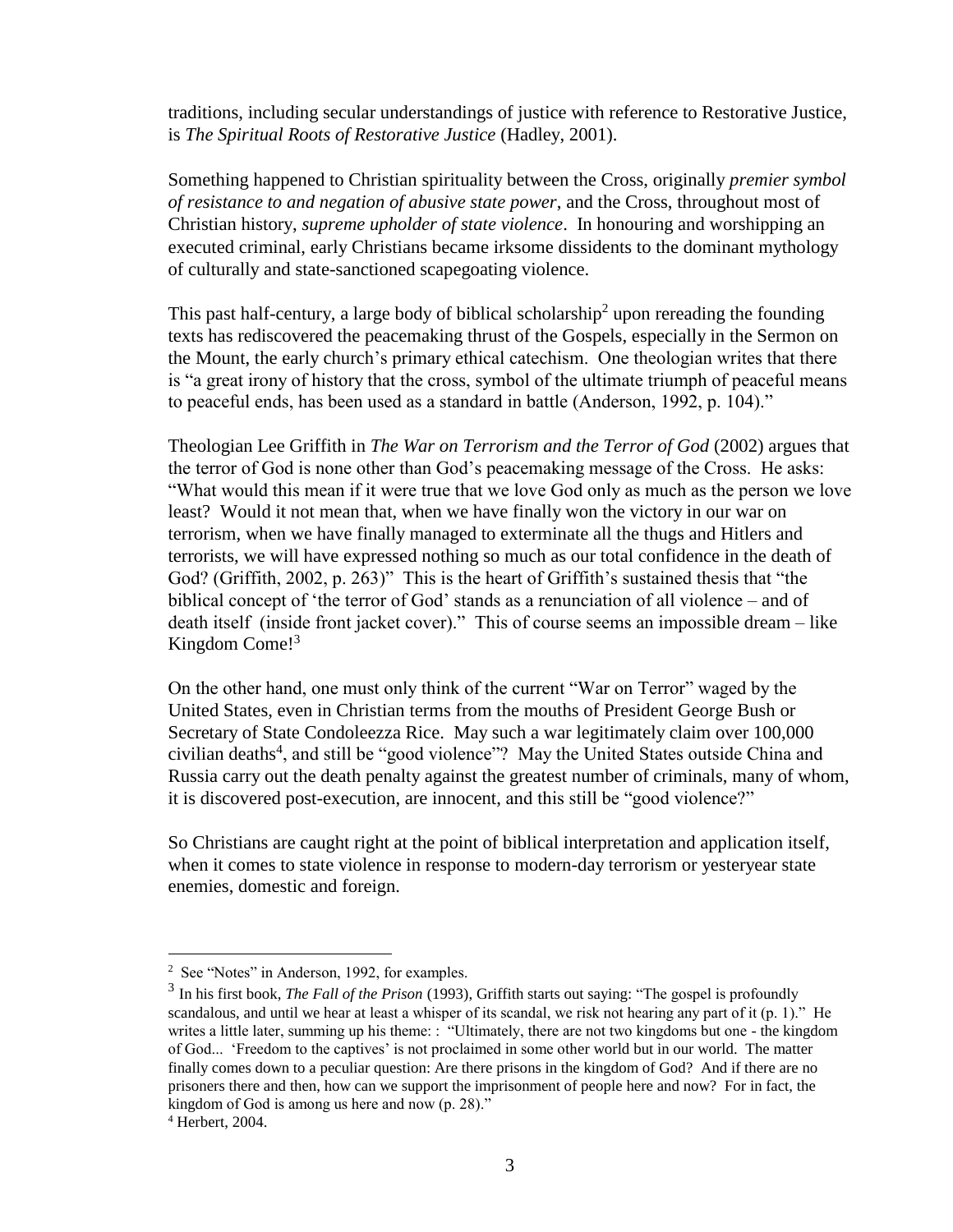The  $12<sup>th</sup>$  and  $13<sup>th</sup>$  century Crusades that killed thousands of Muslim "infidels"; the multicentury Middle Ages Inquisition that killed thousands of Jews, "pagans", and witches; the 16<sup>th</sup> century Protestant Reformation that killed thousands of Anabaptists, and so on, do not make for pretty Christian history.

A theologian writes: "One reason that the world finds the New Testament's message of peacemaking and love of enemies incredible is that the church is so massively faithless. On the question of violence, the church is deeply compromised and committed to nationalism, violence, and idolatry (Hays, 1996, p. 343)."

If the essence of the "law" – of how we should live – according to Jesus is *justice, mercy and faithfulness* (Matthew 23:23), the Western church indeed stands guilty of injustice, mercilessness, and faithlessness on the issue of violence.

#### *More Church History: The Atonement and Western Penal Law<sup>5</sup>*

<u>.</u>

There is one additional consideration: "the satisfaction theory" of the atonement [a theory on why Christ had to die for our sins], which took root from the  $11<sup>th</sup>$  century on, under the influence of the treatise, *Cur Deus Homo* (*Why God Became Man*) by St. Anselm of Canterbury. Please bear with me; this gets a bit technical and theoretical, but it is crucial to our understanding the background of Restorative Justice.

There have been several discernible views of the atonement in the history of the church (Bellinger, 2001, pp. 134ff), of which the "satisfaction theory" or theories, has been the most dominant in Western history since the 11th century. "[These] theories may be said to have originated with Anselm, who saw sin as dishonour to the majesty of God. On the cross the God-man rendered satisfaction for this dishonour [through blood-sacrifice]. Along similar lines the  $[16<sup>th</sup>$  century] Reformers thought that Christ paid the penalty sinners incurred when they broke God's law (Morris, 1974, p. 83)."

<sup>&</sup>lt;sup>5</sup> Throughout this section, I am drawing fairly extensively upon Allard and Northey (2001). In discussing this work, Gerry Johnstone writes (2003, p. 106): "However, according to the biblical scholarship described by Allard and Northey, a proper reading of the Hebrew Scriptures reveals that it too authorises restorative rather than retributive justice. To understand this, it is necessary to shift our focus from the specific descriptions of divine punishment towards broader and more pervasive Old Testament themes, such as God's persistence in keeping his promise to his people, despite their persistent failure to adhere to their side of the Covenant…

<sup>&</sup>quot;So why has the Christian tradition generally failed (spectacularly) to recognise this? Why has it drawn from the Old Testament an image of a wrathful, violent God? And, why has it interpreted the crucifixion of Christ as meaning that earthly punishment is demanded because God demanded the death of his son …? In Allard and Northey's account, these 'misinterpretations' occurred when the Christian Church moved from being the persecuted to becoming the dominant power in society, itself involved in persecuting Pagans, Jews and other outsiders. A politically powerful church began reading the Bible through a different lens, finding in it a justification for its violent suppression of sin and evil. From then on, the Christian Church became a conservative force, rarely challenging and frequently supporting the state criminal justice system based on the repressive Roman slave law.

<sup>&</sup>quot;Now, though, with new readings available to us, Allard and Northey call for 'a radical reengagement of the Christian faith in criminal justice issues from a restorative justice perspective'."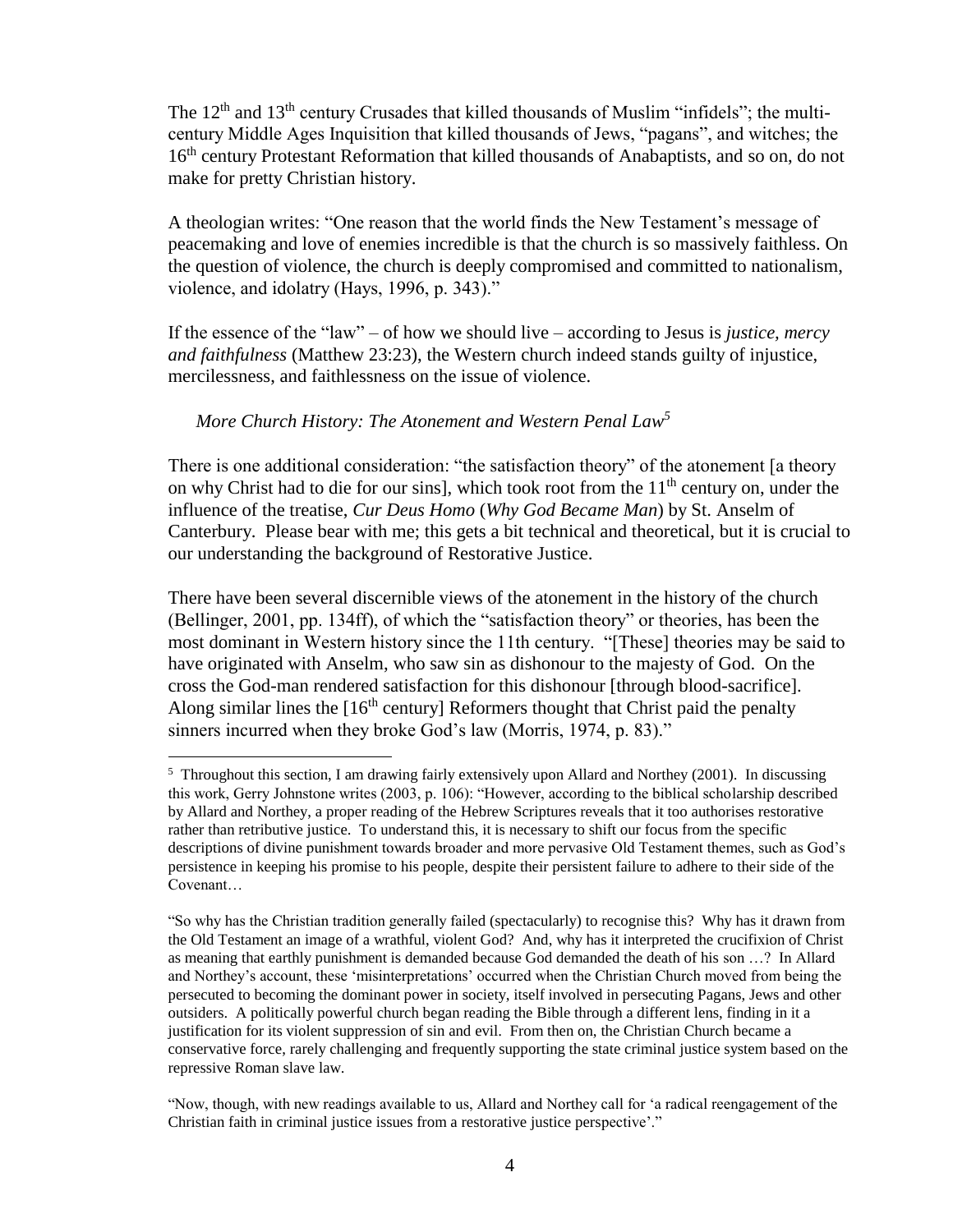Explains one author: "In *Cur Deus Homo* Anselm's theology is a theology of law.

"Before the time of Anselm (and in the Eastern Church still) it would have been considered wrong to analyze God's justice in this way. It would have been said, first, that … the whole exercise of a theology of law is a contradiction in terms. And second, it would have been said that it is not only, and not primarily, divine justice that establishes our relationship with God but also, and primarily, his grace and his mercy; that is his grace and mercy, and not only his justice, which explains the crucifixion, since by it mankind was ransomed from the power of the devil and the demons of death – the very power which had procured the slaying of Jesus in the first place but which then itself was finally conquered through the resurrection (Berman, 1983/1997, p. 180)."

Although Anselm's theology of 'satisfaction' was never proclaimed as the official doctrine of the Christian church, it was widely accepted both in Catholicism and Protestantism and was to have negative effects (what one author calls "structures of affect") when applied to the criminal justice system.

"The main justification [for 'new concepts of sin and punishment based on the doctrine of the atonement'] given by Anselm and by his successors in Western theology was the concept of justice itself. Justice required [since Anselm] that **every sin (crime) be paid for by temporal suffering**; that the suffering, the penalty, be appropriate to the sinful act; and that it vindicate ("avenge") the particular law that was violated (Berman, 1983/1997, p. 183. Boldface added)." The punishment must fit the crime, right?

Over the differing voices of many other Western Christian interpreters, Anselm's voice remained the strongest until well into the twentieth century.

"The penal consequences of this doctrine were grim indeed. As it entered the cultural bloodstream, was imaged in crucifixions, painted over church chancels, recited at each celebration of the Eucharist, or hymned, so it created its own structure of affect [negative effect] one in which earthly punishment was demanded because God himself had demanded the death of his Son (Gorringe, 1996, pp. 102 & 103)." By the birth of the modern prison in the late eighteenth century, and persisting to the present, what emerged was a penal system dedicated to a "mysticism of pain" - *with no redemption*. "Penal" derives from the Latin *poena* – pain – that was to be delivered in Western criminal justice as routinely as milk delivery of a bygone era. (By contrast the Stephen King novel that led to the movie, *The Shawshank Redemption*, is so gripping!) This incredibly violent penal justice was the dominant view of justice ever since St. Anselm, one that Restorative Justice takes direct issue with.

#### *Beyond Retribution*

In response to this history, *Beyond Retribution: A New Testament Vision for Justice, Crime, and Punishment* (Marshall, 2001), is instance of rereading the Judeo-Christian founding texts to provide a basis, not for continued scapegoating violence in the modern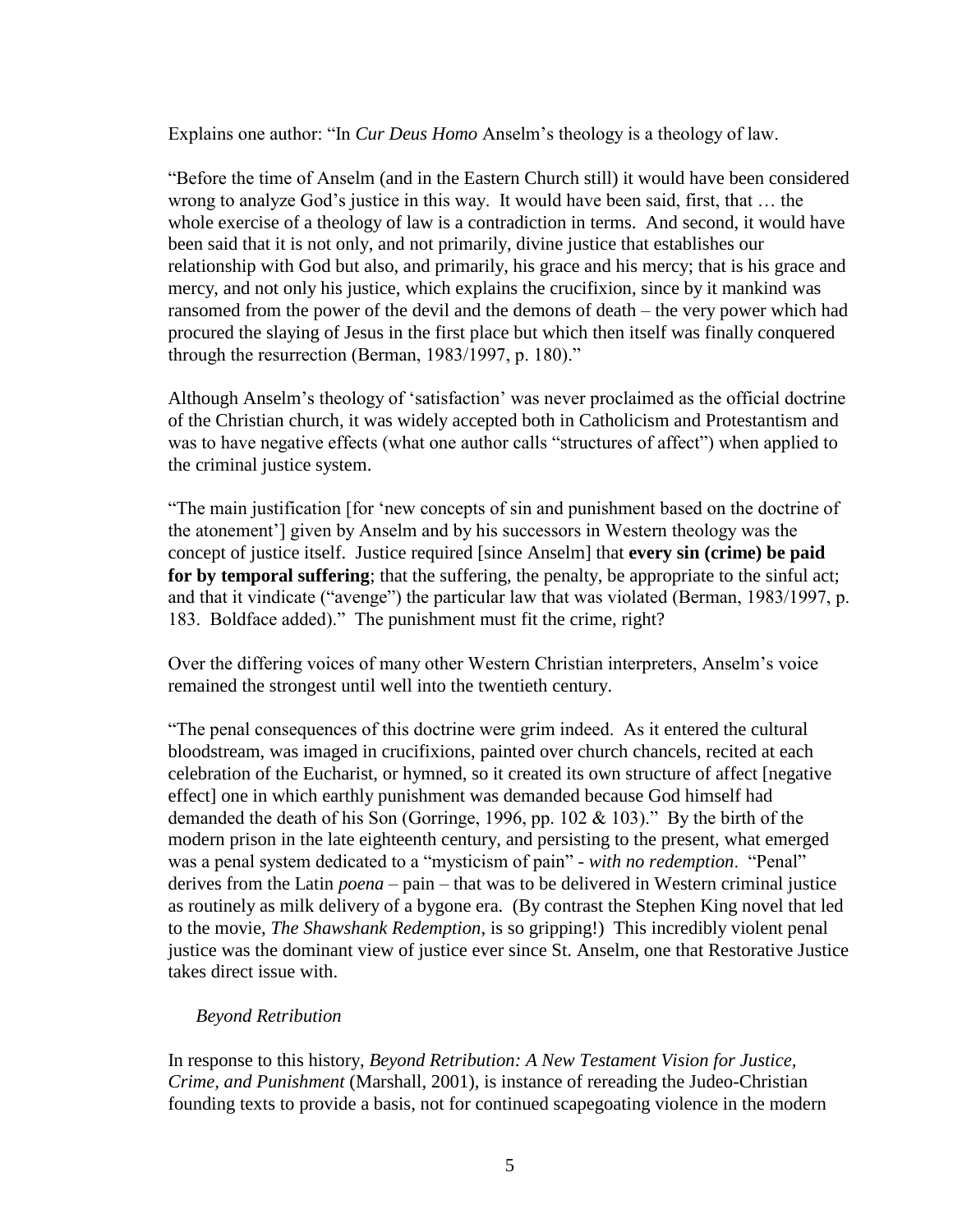Western secular state (which still has intact many trappings of a bygone religious era!<sup>6</sup>), but for a profound redirection of traditional interpretation of those texts away from violence, "beyond retribution", towards, biblically, *shalom,* reconciliation and forgiveness.<sup>7</sup>

Marshall states at the outset that his "premise is that the first Christians experienced in Christ and lived out in their faith communities an understanding of justice as a power that heals, restores, and reconciles rather than hurts, punishes, and kills, and that this reality ought to shape and direct a Christian contribution to the criminal justice debate today (Marshall, 2001, p. 33)."

Marshall further challenges directly the longstanding dominance of atonement as "satisfaction" and "penal substitution". He writes: "The logic of the cross actually confounds the principle of retributive justice, for salvation is achieved not by the offender compensating for his crimes by suffering, but by the victim, the one offended against, suffering vicariously on behalf of the offended – a radical inversion of the *lex talionis* [law of retaliation] (*ibid*, pp. 65 & 66)." He sees Jesus as embodiment of God's justice, and his way as non-retaliation.

Marshall considers also the "*Purpose and Ethics of Punishment*", and after discussing all the main theories holds out for the biblical notion of "Restorative Punishment", by which he means "*Punishment as the Pain of Taking Responsibility*". He retains the word "punishment", but first empties it of all its punitive thrust, then reinvigorates it with an accountability/responsibility payload.

"Restoration, not retribution, is the hallmark of God's justice and is God's final word in history (*ibid*, p. 199).", Marshall claims.

Not surprisingly, Marshall also finds no biblical mandate for the death penalty.

<u>.</u>

In his final section he presents "*Forgiveness as the Consummation of Justice*". Marshall discusses the South African Truth and Reconciliation Commission headed by Archbishop Desmond Tutu as illustrative of the attempt at a state-wide process and application of forgiveness and accountability in post-apartheid South Africa. Marshall quotes Tutu saying, "[W]ithout forgiveness, there is no future (*ibid*, p. 283)."<sup>8</sup> This conclusion is similarly argued on a macro political level persuasively in Donald Shriver's *An Ethic for* 

<sup>&</sup>lt;sup>6</sup> In *Scapegoats, the Bible, and Criminal Justice: Interacting with René Girard* (1993), Vern Redekop asks: "Is it possible that what we call a criminal justice system is really a scapegoat mechanism?" His response is: "In a secular democratic society, nothing is as sacred as the law code and the justice system which enforces it. The buildings in which laws are made are the most elaborate and the courts in which decisions are made about points of law are the most stately. Formality, uniforms, and respect surround the agents of law." He concludes: "It is possible to think of the criminal justice system as one gigantic scapegoat mechanism for society (pp. 1, 16, and 33).", and illustrates convincingly.

<sup>7</sup> A similar orientation is found in the publication *The Spiritual Roots of Restorative Justice* (Hadley, 2001), to which this presenter co-contributed the chapter on Christianity. It is also reflected in *God's Just Vengeance* (Gorringe, 1996). It is germane to point out that the impetus for these publications was the already established tradition from the Christian faith community of rereading its sacred texts in a nonsacrificial way, in the direction of Restorative Justice.

<sup>&</sup>lt;sup>8</sup> Almost title of Tutu's magisterial reflection on Restorative Justice (2000), through the story of the Truth and Reconciliation Commission, which Tutu headed from its inception. It is reviewed in *Catholic New Times*  (Northey, 2002).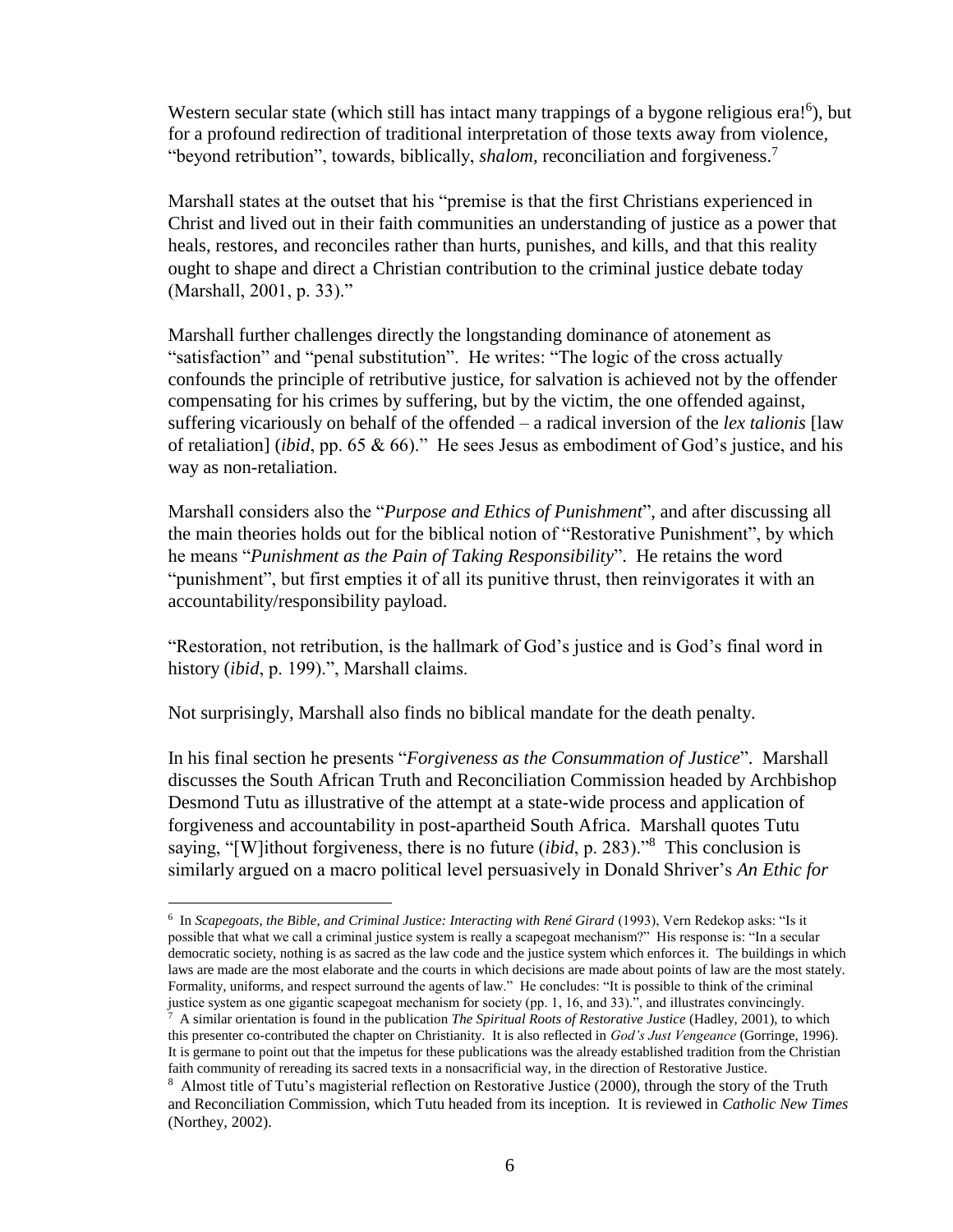*Enemies: Forgiveness in Politics* (1995). Shriver explains that *forgive and forget* gives way to *remember, forgive, and be free*.

So instead of a merciful and compassionate God as revealed in Jesus the Christ, the Christian "god" became a severe judge (for the past millennium *the* dominant Western image of God) bent on punishment and almost literally 'blood-thirsty'. Christians who used the Cross to scapegoat the Jews and pagans on a grand scale, to lead Crusades and persecute others during the Inquisition until blood repeatedly ran in the streets, to destroy their fellow Reformationists, the Anabaptists, by the thousands in surrounding rivers and lakes, and so on, reversed what the Cross had originally stood for in Jesus' death and resurrection.

The modern prison was to drastically grow during the  $19<sup>th</sup>$  century as a new more humane form of punishment, but the punitive attitude of the church remained alive and well in the modern "penitentiary" – originally designed religiously to make the criminal "penitent". With the birth of the modern penitentiary in the late  $18<sup>th</sup>$  century, argues Michel Foucault, violent punishment merely shifted from the body to now the *very soul* of the wrongdoer (Foucault, 1977), however well-meaning was the intent. Those psychological wounds often proved, and prove still, nearly impossible to heal.

It has taken until the latter half of the  $20<sup>th</sup>$  century for some in the church to come alive to its own biblical moorings in redemption, reconciliation, and restorative justice, in response to the highly punitive church-directed retributive system in Western criminal law.

Over the centuries, in the area of criminal justice, the Christian church moved from a theology of grace and servanthood to a theology of law and punishment. The question must be asked: *Will the Restorative Justice treasure remain deeply buried or will the Christian church have the courage to raise a consistent prophetic voice within the criminal justice system today?* A decisive engagement continues to be urgently needed worldwide.

I leave that question with you to discuss afterwards, if you wish.

Thank you.

#### References

Allard, Pierre and Wayne Northey (2001). "Christianity: the Rediscovery of Restorative Justice", *The Spiritual Roots of Restorative Justice*, Michael Hadley, ed., SUNY Press: New York.

Anderson, Paul N. (1992). "Jesus and Peace", pp. 104 - 130, *The Church's Peace Witness*, Marlin E. Miller and Barbara Nelson Gingerich, editors, Grand Rapids: Eerdmans.

Bellinger, Charles K. (2000). *The Genealogy of Violence: Reflections on Creation, Freedom, and Evil*, New York: Oxford University Press.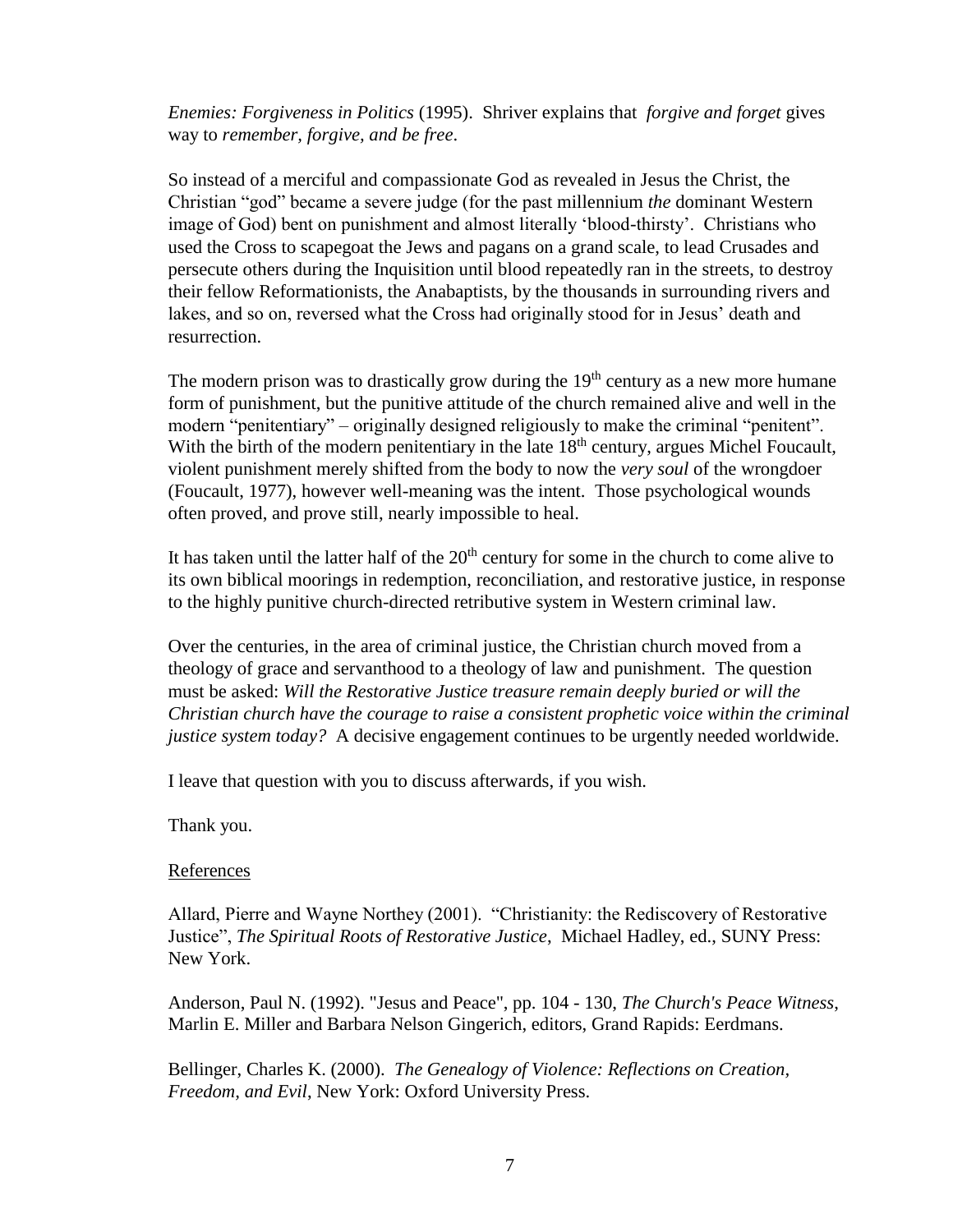Berman, Harold J. (1983/1997). *Law and Revolution: The Formation of the Western Legal Tradition*, Cambridge: Harvard University Press.

Foucault, Michel (1977). *Discipline and Punish: The Birth of the Modern Prison*, Hammondsworth: Penguin.

Gorringe, Timothy (1996). *God's Just Vengeance: Crime, violence and the rhetoric of salvation*, Cambridge: Cambridge University Press.

Griffith, Lee (1993). *The Fall of the Prison: Biblical Perspectives on Prison Abolition*, Grand Rapids: Eerdmans.

Griffith, Lee (2002). *The War on Terrorism and the Terror of God*, Grand Rapids: Eerdmans.

Hadley, Michael, ed. (2001). *The Spiritual Roots of Restorative Justice*, New York: SUNY Press, 2001.

Hays, Richard B. (1996). *The Moral Vision of the New Testament: Community, Cross, New Creation; A Contemporary Introduction to New Testament Ethics*, HarperSanFrancisco.

Herbert, Bob, "Days of Shame", *The New York Times*, November 1, 2004, [http://www.nytimes.com/2004/11/01/opinion/01herbert.html?ex=1100320165&ei=1&en=1](http://www.nytimes.com/2004/11/01/opinion/01herbert.html?ex=1100320165&ei=1&en=19bbfe0dbd061893) [9bbfe0dbd061893](http://www.nytimes.com/2004/11/01/opinion/01herbert.html?ex=1100320165&ei=1&en=19bbfe0dbd061893)

Marshall, Christopher (2001). *Beyond Retribution: A New Testament Vision for Justice, Crime, and Punishment*, Grand Rapids: Eerdmans Publishing Company.

Morris, Leon, (1974). "Atonement", J.D. Douglas, General Editor, *The New International Dictionary of the Christian Church*, Grand Rapids: Zondervan Publishing House.

Northey, Wayne (2002). "Book Review, *No Future Without Forgiveness*", *Catholic New Times*, Ted Schmidt, Editor, in three issues, fall, 2002.

Peachey, Dean (1989). "The Kitchener Experiment", Martin Wright and Burt Galaway, eds., *Mediation and Criminal Justice: Victims, Community, and Offenders, Newbury Park, CA: Sage* Publications.

Redekop, Vern (1993). *Scapegoats, the Bible, and Criminal Justice: Interacting with René Girard*, Akron: Mennonite Central Committee.

Shriver, Donald W. (1995). *An Ethic for Enemies: Forgiveness in Politics,* New York: Oxford University Press.

Tutu, Desmond Mpilo Tutu (2000). *No Future Without Forgiveness*, New York: Image Books.